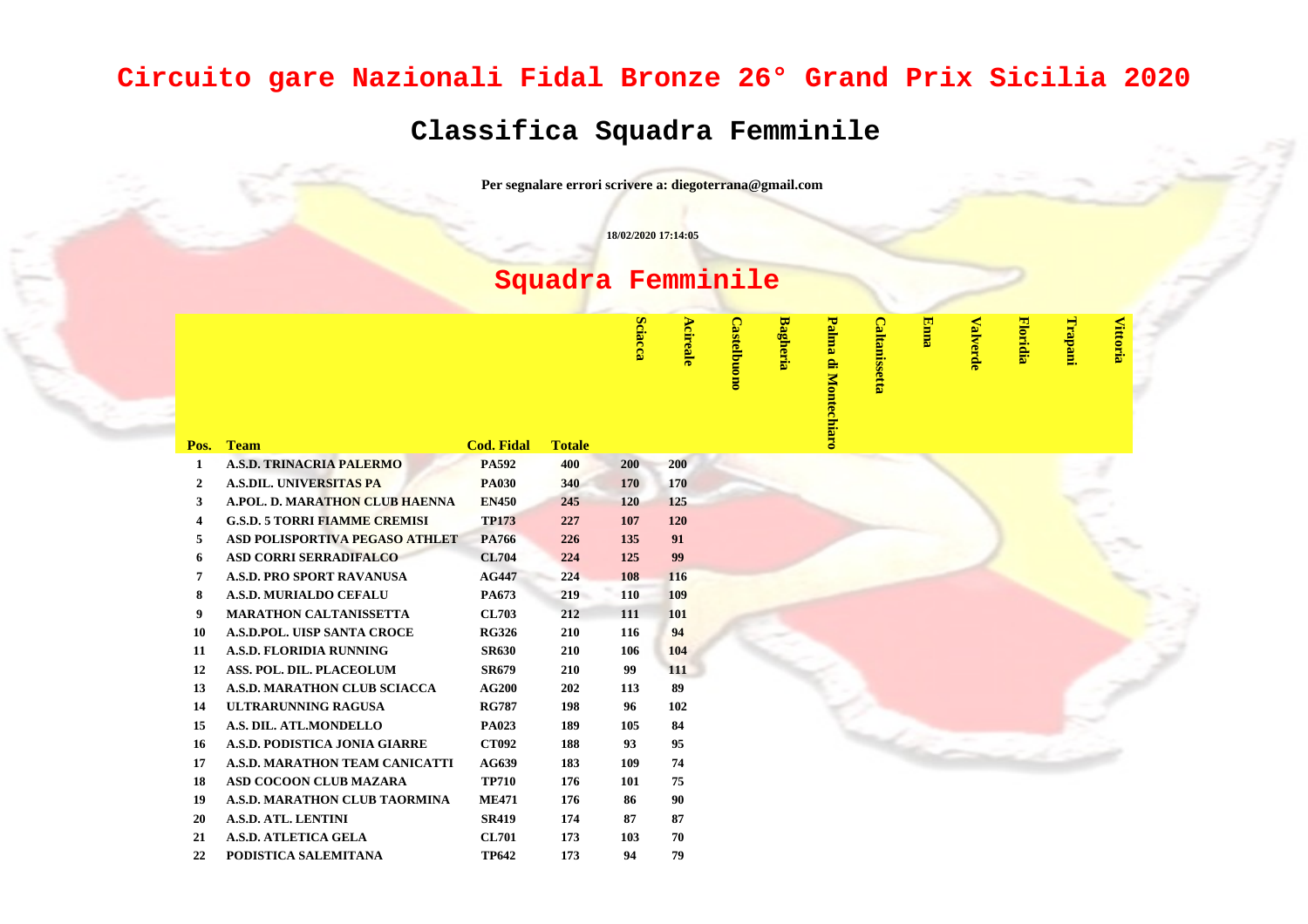| 23 | A.S. DIL. MARATHON ALTOFONTE             | <b>PA290</b> | 170 | 97       | 73       |
|----|------------------------------------------|--------------|-----|----------|----------|
| 24 | <b>A.S.D. ATLETICA CANICATTI</b>         | AG463        | 169 | 89       | 80       |
| 25 | <b>A.S.D.ATHLETICS &amp; RUN CATANIA</b> | <b>CT737</b> | 167 | 91       | 76       |
| 26 | <b>ATLETICAROSAMARIA</b>                 | <b>AG489</b> | 162 | 90       | 72       |
| 27 | <b>A.S.D. BARRAFRANCA RUNNING</b>        | <b>EN532</b> | 151 | 88       | 63       |
| 28 | POLISPORTIVA ATLETICA MAZARA<br>N        | <b>TP623</b> | 150 | 150      | 0        |
| 29 | <b>A.S.D. ATLETICA SICILIA</b>           | CT689        | 150 | 0        | 150      |
| 30 | <b>ASD MEETING SPORTING CLUB RUNN</b>    | <b>ME525</b> | 135 | 0        | 135      |
| 31 | <b>ASD POL. ALBATROS MESSINA 2.0</b>     | <b>ME742</b> | 113 | $\bf{0}$ | 113      |
| 32 | <b>A.S.D. PODISTICA MESSINA</b>          | <b>ME591</b> | 110 | $\bf{0}$ | 110      |
| 33 | <b>A.S.D. MONTI ROSSI NICOLOSI</b>       | <b>CT071</b> | 108 | $\bf{0}$ | 108      |
| 34 | <b>ASD CORRENDO PER ACI-ACIREALE</b>     | <b>CT761</b> | 107 | $\bf{0}$ | 107      |
| 35 | A.S.D. POL. FIAMMA S.GREGORIO            | <b>CT567</b> | 106 | $\bf{0}$ | 106      |
| 36 | <b>ATLETICA VIRTUS ACIREALE</b>          | <b>CT765</b> | 105 | $\bf{0}$ | 105      |
| 37 | <b>A.S.D. POL. ATHLON RIBERA</b>         | <b>AG051</b> | 104 | 104      | $\bf{0}$ |
| 38 | <b>ESERCITO 62 REGGIMENTO FANTE</b>      | <b>CT763</b> | 103 | $\bf{0}$ | 103      |
| 39 | <b>ASD NO AL DOPING RAGUSA</b>           | <b>RG262</b> | 102 | 102      | $\bf{0}$ |
| 40 | <b>A.S.D. PALERMO CITY RUNNERS</b>       | <b>PA768</b> | 100 | 100      | $\bf{0}$ |
| 41 | <b>A.S.D. MARATHON ATHLETIC AVOLA</b>    | <b>SR586</b> | 100 | $\bf{0}$ | 100      |
| 42 | A.S. DILETT. G.S.ATL.MAZARA              | <b>TP400</b> | 98  | 98       | $\bf{0}$ |
| 43 | <b>A.S. DIL. TORREBIANCA</b>             | <b>ME110</b> | 98  | $\bf{0}$ | 98       |
| 44 | <b>A.S.D. ARCHIMEDE</b>                  | <b>SR640</b> | 97  | $\bf{0}$ | 97       |
| 45 | A.S.D. SCUOLA DI ATL. LEGG. CT           | <b>CT361</b> | 96  | $\bf{0}$ | 96       |
| 46 | <b>NONSOLOCORSA</b>                      | <b>PA770</b> | 95  | 95       | $\bf{0}$ |
| 47 | <b>A.S. DIL. AMICO CORRIDORE SR</b>      | <b>SR719</b> | 93  | $\bf{0}$ | 93       |
| 48 | A.S. DIL. POL. AGATOCLE SCIACCA          | <b>AG052</b> | 92  | 92       | $\bf{0}$ |
| 49 | <b>SPORT ETNA OUTDOOR</b>                | <b>CT389</b> | 92  | $\bf{0}$ | 92       |
| 50 | A.S. DILETT. G.S.INDOMITA                | <b>ME100</b> | 88  | $\bf{0}$ | 88       |
| 51 | <b>A.S.D. ORTIGIA MARCIA</b>             | <b>SR506</b> | 86  | 0        | 86       |
| 52 | <b>A.S.D. STILELIBERO</b>                | <b>ME391</b> | 85  | $\bf{0}$ | 85       |
| 53 | A.S. DIL. ATLETICA PADUA RG              | <b>RG119</b> | 83  | 0        | 83       |
| 54 | <b>A.S.D. NOTO BAROCCA</b>               | <b>SR631</b> | 82  | 0        | 82       |
| 55 | A.S.D. PIETRO GUARINO ROSOL.             | <b>SR121</b> | 81  | 0        | 81       |
| 56 | A.S.D. PODISTICA AMATORI SR              | <b>SR522</b> | 78  | 0        | 78       |
| 57 | ATLETICA MISTERBIANCO SPORT CL           | <b>CT779</b> | 77  | 0        | 77       |
| 58 | <b>A.S.D. ATLETICA NEBRODI</b>           | <b>ME659</b> | 71  | 0        | 71       |
| 59 | A.S. DIL. ATL.AUGUSTA CLUB S.            | <b>SR432</b> | 69  | 0        | 69       |
| 60 | ASD FREELANCE ATL. ZAFFERANA             | <b>CT405</b> | 68  | 0        | 68       |
| 61 | ASD EQUILIBRA RUNNING TEAM PA            | <b>PA472</b> | 67  | 0        | 67       |
| 62 | A.S. DIL. POL.MILAZZO                    | <b>ME158</b> | 66  | 0        | 66       |
| 63 | <b>ETNA RUNNING ASD</b>                  | <b>CT576</b> | 65  | 0        | 65       |
| 64 | A.S. DIL. LIB. RUNNING MODICA            | <b>RG444</b> | 64  | 0        | 64       |
|    |                                          |              |     |          |          |